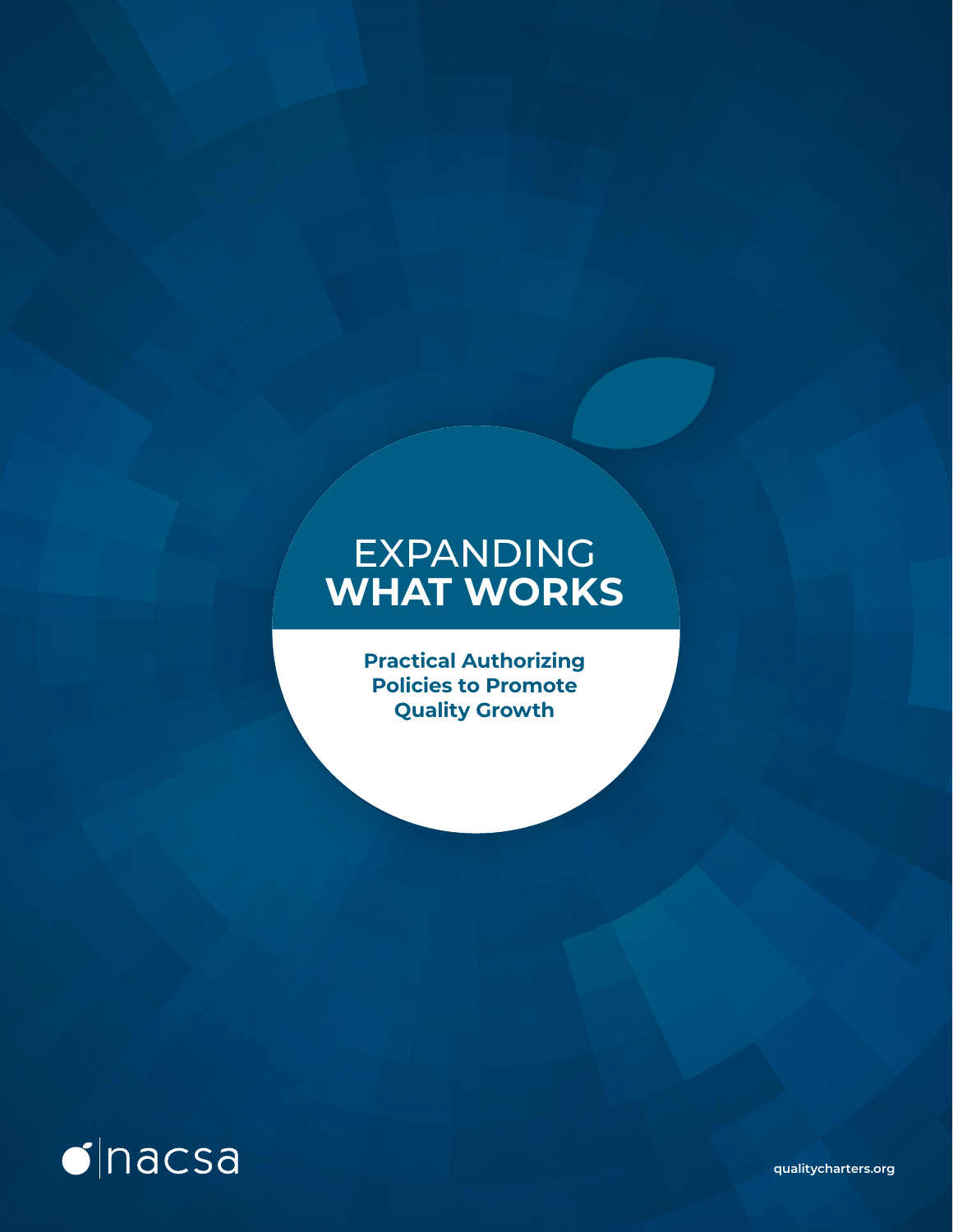

# **INTRODUCTION**

The U.S. needs more great public schools for kids, especially the most vulnerable students. Many charter schools across the country are doing phenomenal work with children, particularly **[Black students, Latinx students, and students from economically](http://urbancharters.stanford.edu/download/Urban%20Study%2041%20Region%20Workbook.pdf)** [disadvantaged b](http://urbancharters.stanford.edu/download/Urban%20Study%2041%20Region%20Workbook.pdf)ackgrounds.

Communities are calling for schools that can meet the needs and aspirations of their children and families. One way to meet this call is through the expansion and replication of high-performing charter schools that have proven effective in meeting student and family needs. Enabling growth among these high-performing charter schools requires both policy solutions and improved authorizer practices.

Families and students need great public schools that work for them. Quality authorizing responds to community needs, and community-centered authorizing creates opportunities for local families by thoughtfully expanding schools that work to meet the unique needs of every child.

Together with the Charter School Growth Fund, NACSA examined and identified the policies and authorizing practices that support the expansion and replication of high-quality charter schools. We invite you to explore the other resources based on your needs.

### For Authorizers:

*[Expanding What Works: Effective Authorizing Practices to Promote Quality Growth](https://qualitycharters.sabacloud.com/Saba/Web_spf/NA7P1PRD091/common/resources/resourcedetail/simrs000000000005321/true) [Expanding What Works: Examples of Authorizers Innovating to Promote Quality Growth](https://qualitycharters.sabacloud.com/Saba/Web_spf/NA7P1PRD091/common/resources/resourcedetail/simrs000000000005322/true)*

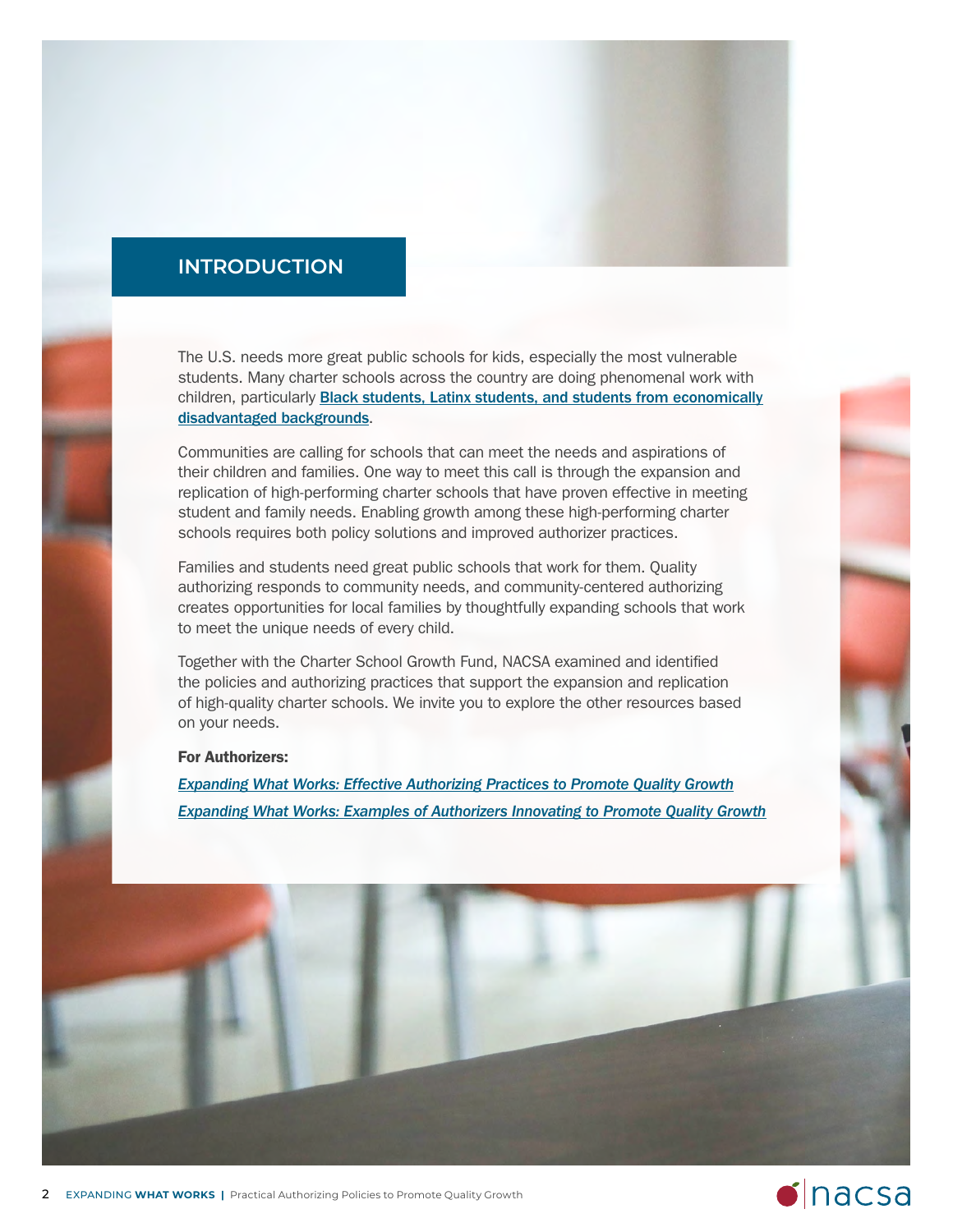

NACSA identified high performers based on knowledge, recommendations, and authorizer data. We conducted interviews and surveyed charter school leaders across the country. They were also asked whether their school or network had gone through an expansion or replication process.

### Factors Influencing Growth

Two themes emerged:

- 1. The biggest factors that influence schools as they decide whether or not to grow are **facilities and funding**. These factors do not traditionally fall into the scope of authorizing policy. However, authorizing could have a role to play within these nontraditional spaces.
- 2. Unsurprisingly, the policy areas that did emerge as factors in growth decisions were all **related to authorizing**. The lack of policies and practices that differentiate among charter schools based on performance levels proved to significantly impact school decision-making and expansion/replication strategies. Indeed, the lack of differentiated charter application processes for replicating schools and networks was often cited as a key policy barrier.

For the purposes of this resource, expansion and replication have the following definitions:



**Expansion:** when an existing school expands enrollment by increasing the overall size of its existing student body or adding new grade levels. $1$ 



Replication: when an existing charter school or network opens a new school (either as a new charter or as a new campus under an existing charter). $2$ 

 $1$  In this resource, NACSA classifies the addition of new grades levels as "expansion." However, the addition of new grade levels involves the education of a new student population and authorizers should conduct a more thorough review of such requests.

<sup>2</sup> In some states, a new school campus under an existing charter is considered an expansion rather than a replication. In this document, any new school opened by an existing charter school or network (either as a new charter or as a new campus under an existing charter) is considered a replication.

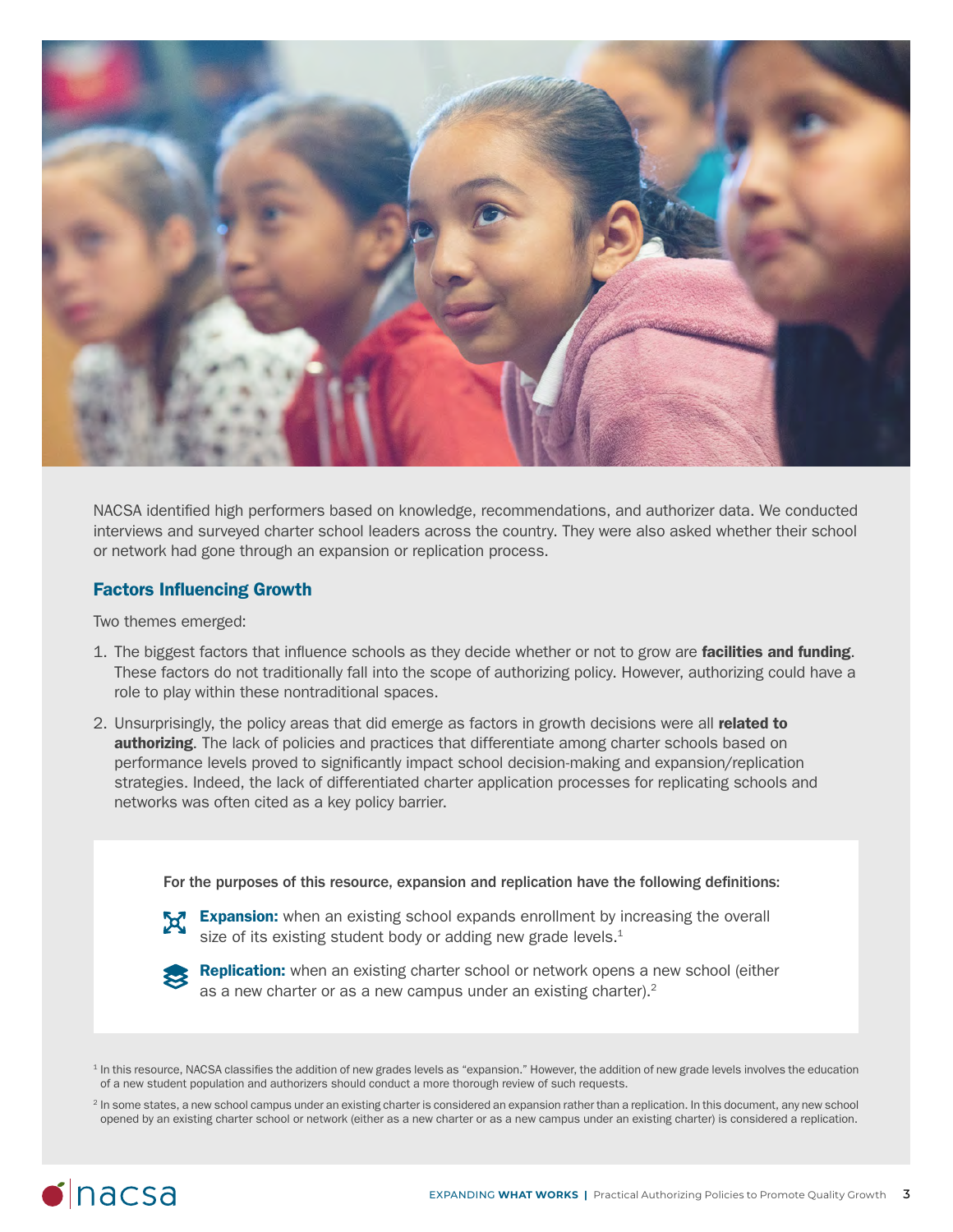

# **ACCESS TO FACILITIES AND FUNDING ARE ESSENTIAL**

Previous research supports these findings. In 2015, **[Bellwether](https://www.excelined.org/downloads/bellwether-education-partners-cmo-survey-presentation-october-2015/)** conducted a survey of CMOs to learn more about their priorities when considering expansion to new states: 42 percent said the availability of startup funds for expansion was a "must-have." Bellwether also found that quality and location of facilities mattered the most to operators, along with cost.

Funding and facilities are not often considered authorizing or policy factors. However, some states have incorporated incentives within their charter laws to address these needs:

 Colorado's charter law states that schools are entitled to all district per-pupil operating revenues for each student they enroll. Additionally, the law requires districts to share local tax funds with charter schools, and a fund has been created to close the funding gap for state-authorized schools. This may explain why the biggest enrollment increases took place in charter and online schools in Colorado in 2017.1



[Facilities] is very challenging… the biggest challenge, as you will probably hear [from all charter operators]. It's both hard to source, but also hard to finance."

<sup>1</sup> https://co.chalkbeat.org/2018/1/9/21104080/charter-and-online-schools-report-the-largest-increase-in-students-in-colorado

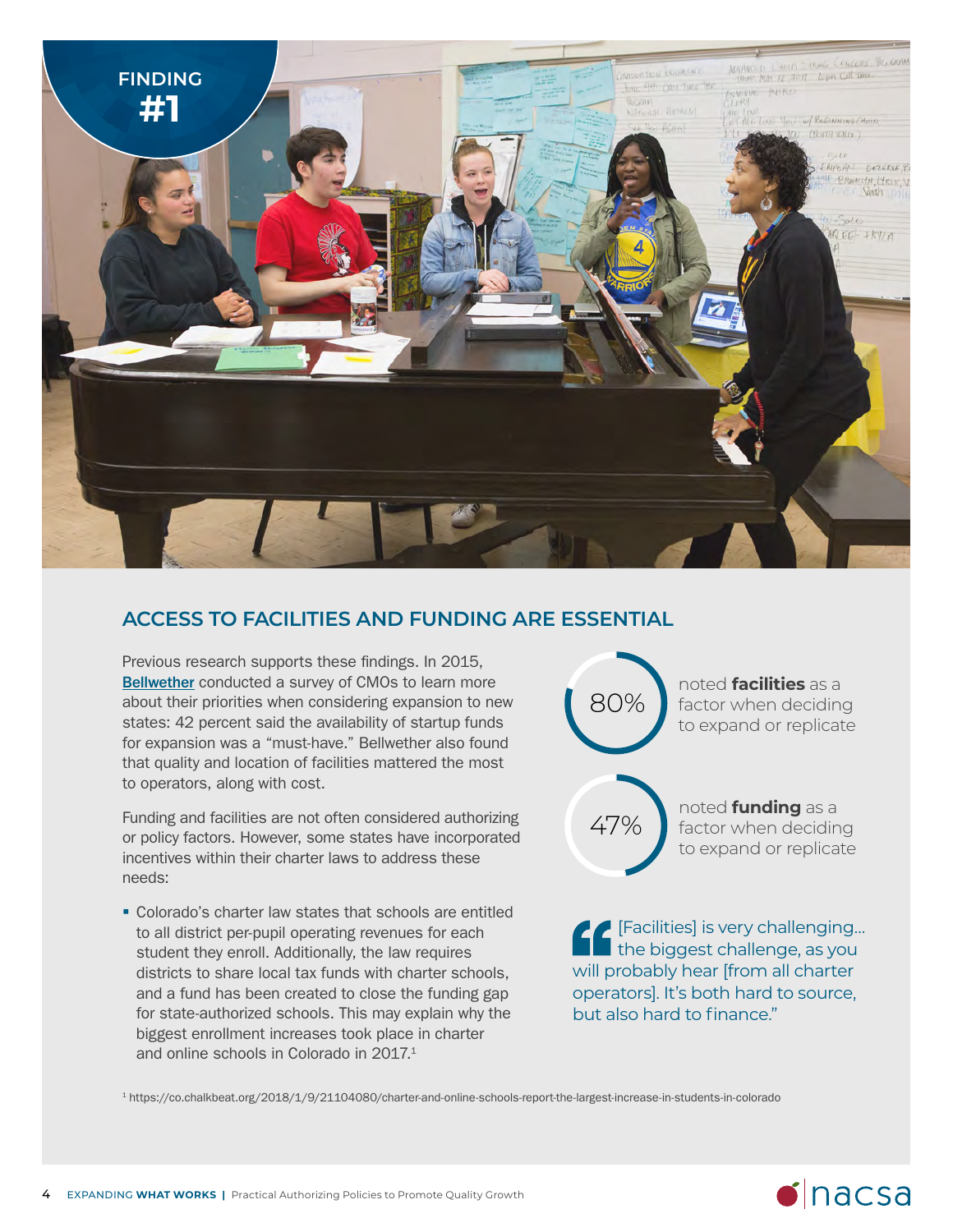



**In Tennessee, underutilized and vacant properties,** by law, have to be made available to charter schools. The law requires any Local Education Agency (LEA) in which one or more charter schools operates to list all vacant properties owned or operated by the LEA. Each LEA's list is then made available to any charter operating or looking to operate in that LEA. Further, the law guarantees charters a per-pupil facilities allowance that annually reflects actual average district capital costs. Correlation does not equal causation, but it is important to note that student enrollment in Shelby County Schools, Tennessee's largest school district, is up slightly and charter schools have been shown to be driving that growth.<sup>2</sup>

…our priority is funding equity with the school districts… Our public funding has gone down on a per pupil basis for four straight years. That has made it hard… it's harder to be a good school when you don't have enough money."

<sup>2</sup> https://tn.chalkbeat.org/2020/1/16/21121098/charter-school-growth-drives-enrollment-increase-in-memphis-schools

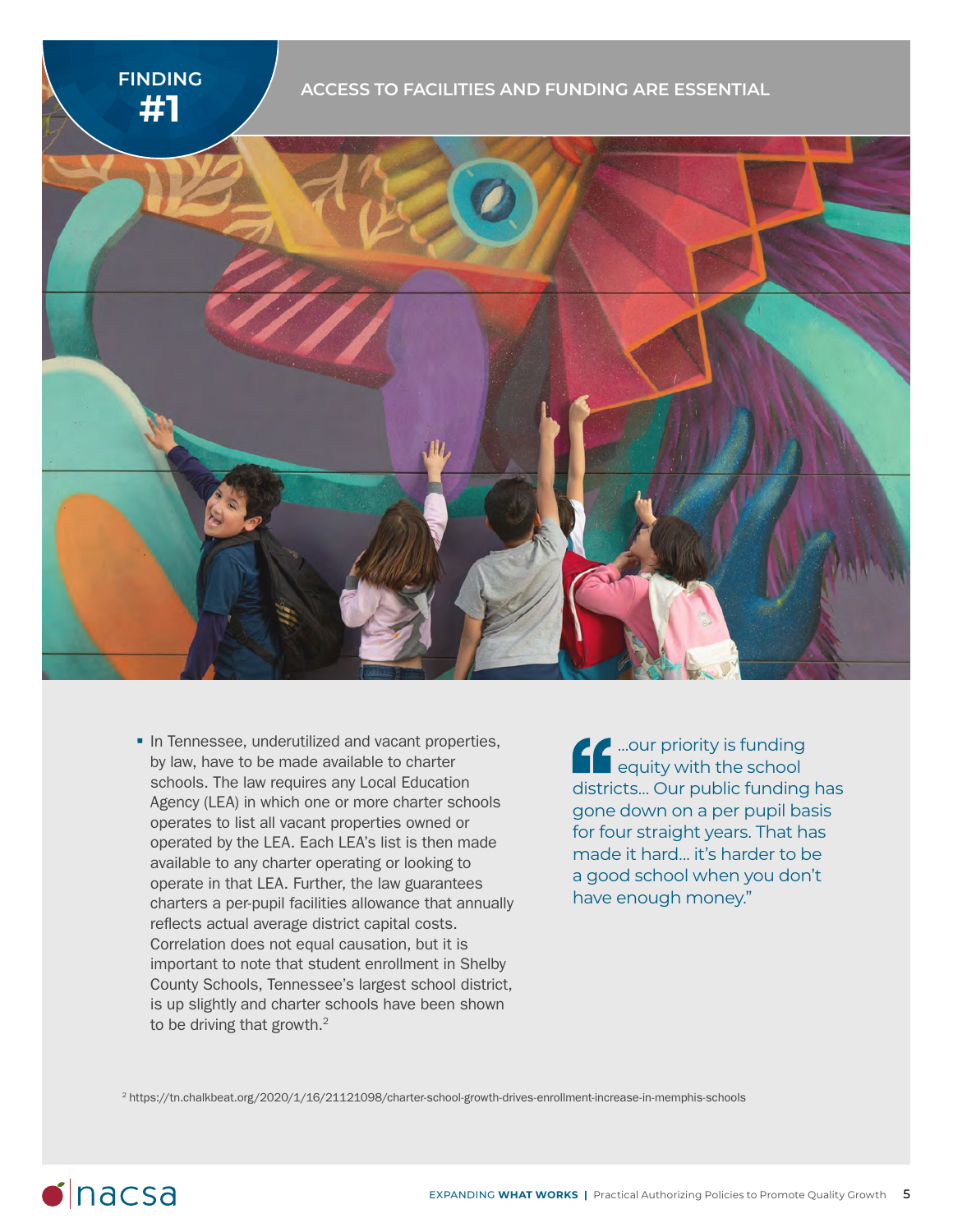

## **HIGH-FLIERS NEED DIFFERENTIATED EXPANSION AND REPLICATION PROCESSES**

[NACSA has found](https://www.qualitycharters.org/state-policy/growing-high-performing-charters/) that one of the best ways to encourage the growth of high-performing charters schools is to have a clear definition for what qualifies as high-performing. Our interviews with school leaders confirmed this view. Authorizers should also provide opportunities for those highperforming charter schools to grow or replicate more easily. Examples of these opportunities include expedited and more efficient application processes for both expansion and replication, less frequent financial reporting, and less intensive site visits (see *Expanding What Works: Effective [Authorizing Practices to Promote Quality Growth](https://qualitycharters.sabacloud.com/Saba/Web_spf/NA7P1PRD091/common/resources/resourcedetail/simrs000000000005321/true)* for more examples of best practices).

Schools expressed frustration with overly complex and poorly run replication or expansion processes. Some participants shared that the burdensomeness of their authorizer's processes prevented greater charter growth in their sector or community (see *[Expanding What Works: Effective](https://qualitycharters.sabacloud.com/Saba/Web_spf/NA7P1PRD091/common/resources/resourcedetail/simrs000000000005321/true) [Authorizing Practi](https://qualitycharters.sabacloud.com/Saba/Web_spf/NA7P1PRD091/common/resources/resourcedetail/simrs000000000005321/true)ces to Promote Quality Growth* for more examples of best practices).

# 40%

stated that their authorizer had a **clear definition** for high performance

13%

Only 13% reported their authorizer providing **any benefits** associated with high performance.

I think that charters definitely need a common definition of excellence. If we have that and there are organizations hitting it, it would be helpful and make getting startup funding easier. And it's important that we always show community support, but it's burdensome to produce a 200-page application with the exact same questions as a new charter and to require our board members to answer the same questions in the capacity interview as in an interview for a new charter school… Authorizers should be digging into our data and our work. Then based on that data, we should be allowed to replicate or not. I think the replication process and the compliance requirements need to be streamlined, especially for high performers."

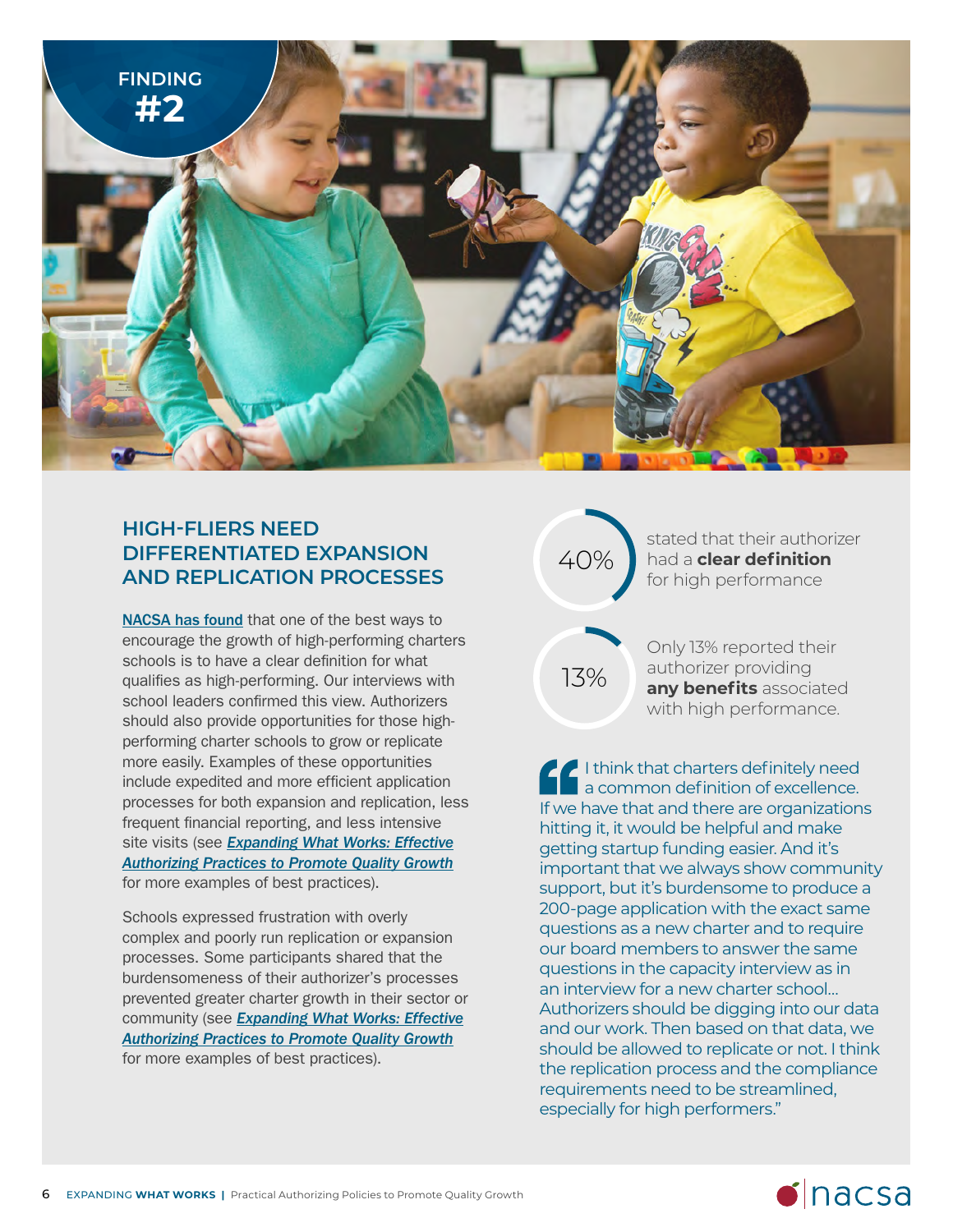

# **ADDITIONAL FINDINGS**



mentioned **political environments** as a key factor when deciding to expand or replicate

Politics matter. This finding speaks to the importance of the local ecosystems in which charters operate. Authorizers should strive for processes that are not influenced by politics, and they should operate in a way that is fair for and transparent to all. For example, in 2015, the Oregon Department of Education (ORDOE) was awarded a Charter Schools Program (CSP) grant to, in part, increase the number of highquality charter schools in Oregon.<sup>1</sup> However, the political climate was tricky as many local districts saw new charter schools as a threat. To combat these challenging political circumstances, ORDOE requested and received a flexibility waiver to provide funds to expand existing high-quality charter schools since that would be an easier political lift within districts.

<sup>1</sup> *[Expanding What Works: Examples of Authorizers Innovating to Promote Quality Growth](https://qualitycharters.sabacloud.com/Saba/Web_spf/NA7P1PRD091/common/resources/resourcedetail/simrs000000000005322/true)*

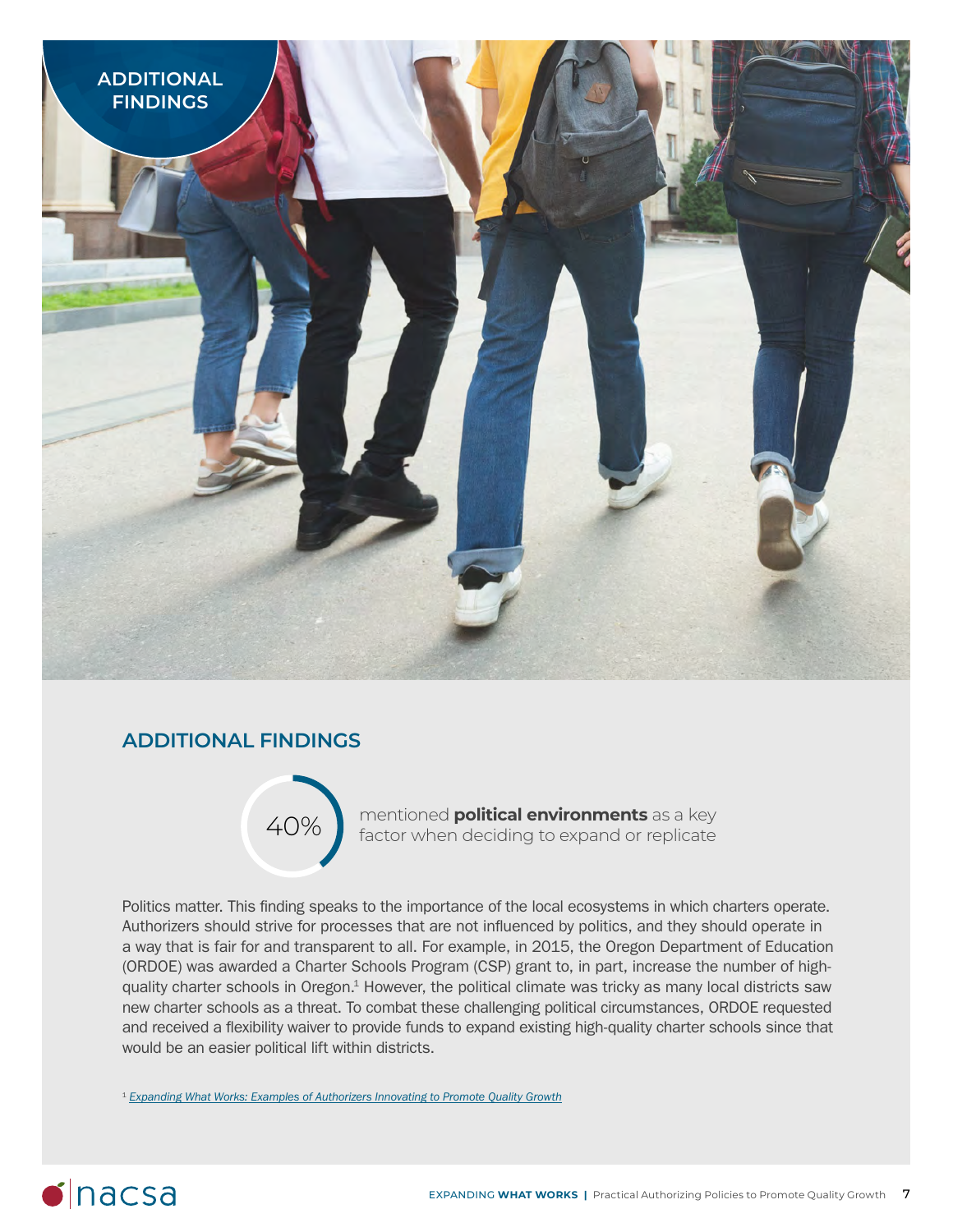

School operators were clear: facilities and funding matter, but so does recognizing excellence and rewarding high-fliers with unobstructed pathways for growth.

For the charter sector to resume its strong rate of growth, authorizers need to act as catalysts, rather than passive recipients and evaluators of proposals. This includes creating ecosystems that promote the expansion and replication of high-performing charter schools—a proven way to increase quality public school opportunities while maintaining quality.

Politically, there are a number of policies that are set out to **prevent charter schools from expanding** at this moment."

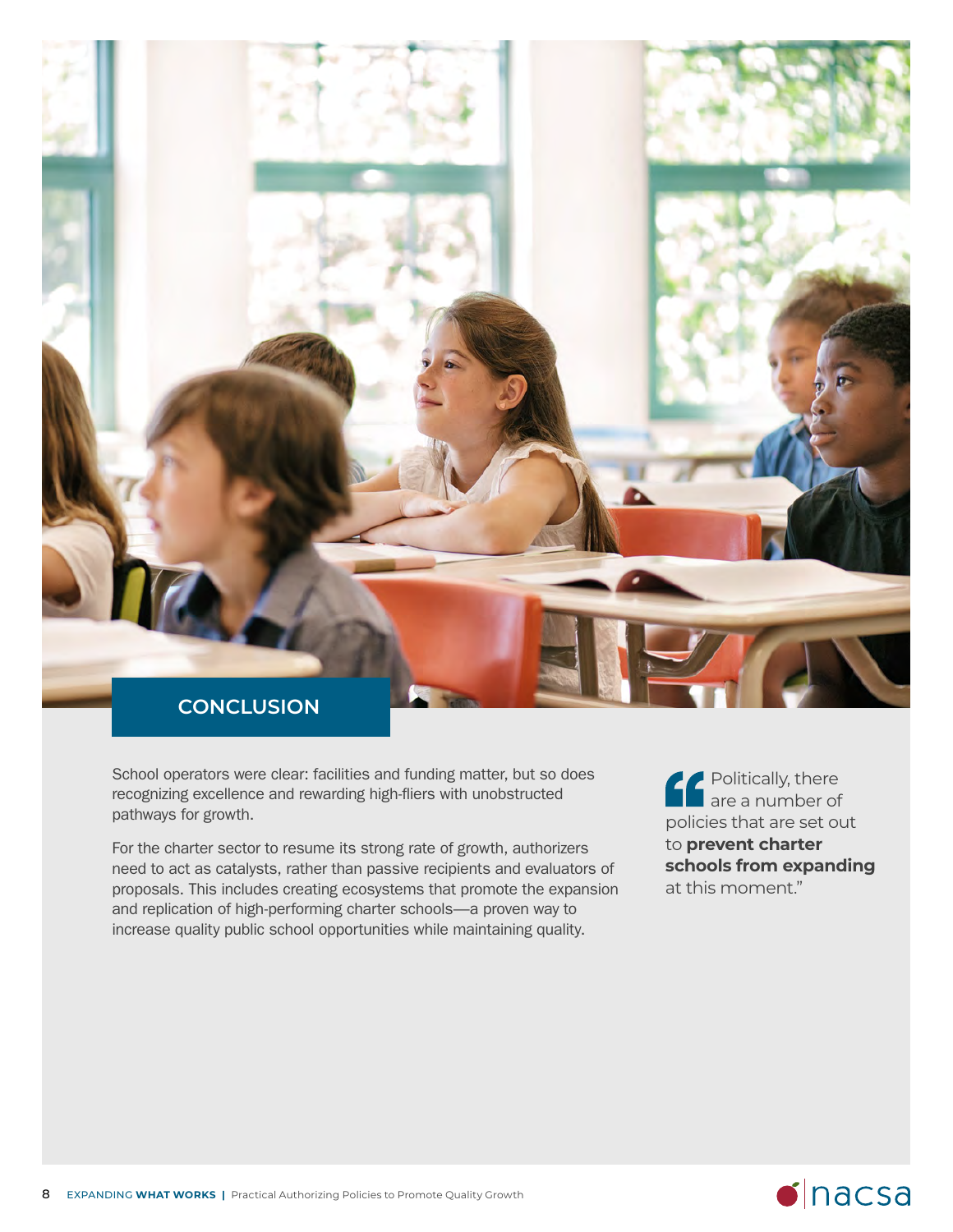### **Sample**

NACSA received input from 15 charter school leaders, representing 10 states:

- 
- California Massachusetts
- Colorado Maryland
- Florida Missouri
- Georgia New Jersey
- Idaho Washington

Nine represented single-site charters and six represented networks (mostly 3 or fewer schools). Of the single site schools, nearly all had expanded in the past and 22 percent had no plans for further expansion or replication. Click [here](https://www.qualitycharters.org/authorizer-types/) to learn more about the authorizer types represented.

### Analysis

NACSA staff developed the interview protocols by reviewing previous model charter school laws, along with resources related to expansion and replication to determine what factors were commonly mentioned. Questions were created around these factors.

Staff reviewed each interview and survey response to note any factors participants mentioned as either incentives for growth or barriers to growth.

#### Factors Seen in Interviews/Surveys

| $\Box$ Ease of application     | $\Box$ Economies of scale             |
|--------------------------------|---------------------------------------|
| $\Box$ Teacher certification   | $\Box$ Philanthropy                   |
| $\Box$ Charter funding         | $\Box$ Talent                         |
| $\Box$ Contract renewal length | $\Box$ Definition of high performance |
| $\Box$ Facilities              | $\Box$ School/grade pipeline          |
| $\Box$ Transportation          | $\Box$ Community need                 |

These factors were categorized as policy or non-policy, as well as authorizing or non-authorizing, and defined as:

- Policy: any factor that is significantly controlled or influenced by state charter law (e.g. renewal terms)
- **Non-policy:** any factor that is not traditionally controlled or influenced by state charter law (e.g. presence of philanthropy)
- **Authorizing:** any factor that is traditionally part of the purview of a charter authorizer (e.g. application processes, renewal processes)
- Non-authorizing: any factor that is not traditionally part of the purview of a charter authorizer (e.g. community politics)

Staff then reviewed the interviews and surveys once again and the coding schema was applied.